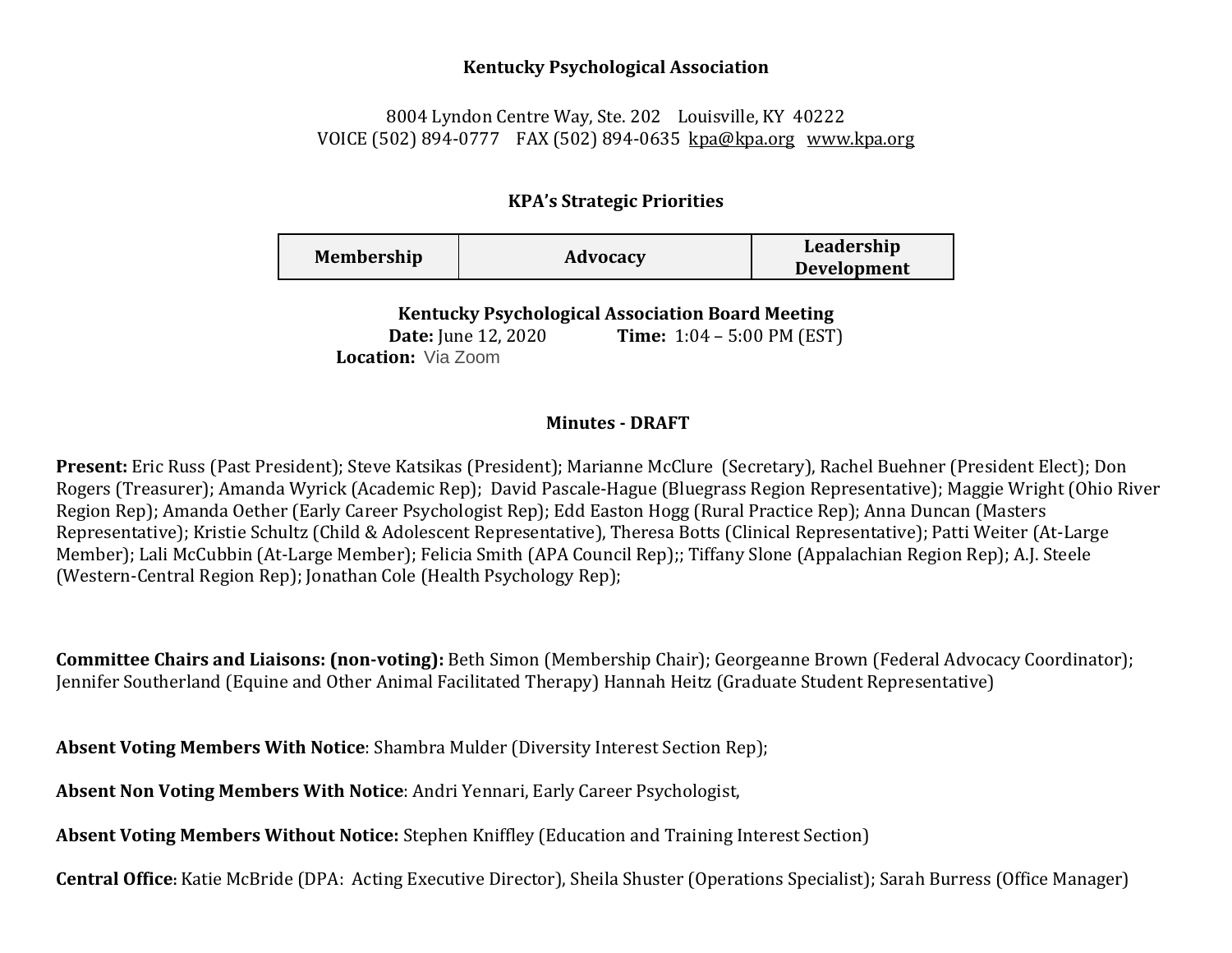| <b>TOPIC</b>                                                          | <b>DESCRIPTION</b>                                                                                                                                                                                                                                                                                                                                                                                                                                                                                                                                                                                | <b>CONCLUSION</b>                                                                           |
|-----------------------------------------------------------------------|---------------------------------------------------------------------------------------------------------------------------------------------------------------------------------------------------------------------------------------------------------------------------------------------------------------------------------------------------------------------------------------------------------------------------------------------------------------------------------------------------------------------------------------------------------------------------------------------------|---------------------------------------------------------------------------------------------|
| <b>Call to Order and Roll</b><br>Call/President's<br><b>Remarks</b>   | Katsikas called the meeting to order at 1:03pm (EST). He discussed use of<br>telehealth in psychology and our meetings. Discussed concerns around<br>current events and systemic racism. Did check in with members in relation to<br>COVID-19 and current events.                                                                                                                                                                                                                                                                                                                                 | No motion was made.                                                                         |
| <b>Approval of Minutes</b><br>from 03-13-2020                         | Minutes were distributed prior to the meeting. No corrections were<br>requested.                                                                                                                                                                                                                                                                                                                                                                                                                                                                                                                  | Motion was made to approve the<br>minutes. Motion passed<br>unanimously.                    |
| <b>Approval of Minutes</b><br>from 5-6-2020                           | Minutes were distributed prior to the meeting. No corrections were<br>requested.                                                                                                                                                                                                                                                                                                                                                                                                                                                                                                                  | Motion was made to approve the<br>minutes. Motion passed<br>unanimously.                    |
| <b>First Quarter</b><br><b>Financial Report</b>                       | Rogers discussed the first quarter financial report. He reviewed the balance<br>sheets for KPA/KPF. The first quarter financial picture reflected increased losses<br>compared with last year. Factors affecting the first quarter financial picture<br>included: staff changes, membership, and cancellation of CE's. McBride and<br>Schuster are monitoring the budget closely due to the myriad of changes this year.                                                                                                                                                                          | Motion was made to approve first<br>quarter financial report. Motion<br>passed unanimously. |
| <b>Executive Director</b><br><b>Report</b>                            | Report was circulated prior to the meeting. McBride shared highlights of KPA<br>and KPF. It was necessary to cancel CE events through May. There has been a<br>slight decrease in membership, and board members may be asked to reach<br>out to Members who are not renewing. The Convention will be virtual this<br>year. WHOVA will be the platform in conjunction with Zoom. WHOVA will<br>allow for sponsorships for convention. A decision was made to cancel Silent<br>Auction for 2020. KPF applied for IMPACT 100 Louisville Grant. Legislative<br>advisory has been active this quarter. | No motion was made.                                                                         |
| <b>DPA Report</b>                                                     | Report was circulated prior to the meeting. McBride reported on DPA<br>activities in past quarter including addressing following issues: COVID-19<br>impact, telehealth billing, and psych testing.<br>McBride has been working closely with licensing board.                                                                                                                                                                                                                                                                                                                                     | No motion was made.                                                                         |
| <b>ACTION ITEM: KPA</b><br><b>Staff Update Hiring</b><br>and Planning | McBride discussed postponement of hiring process for Executive Director<br>earlier in the year. The hiring process has resumed and two application have<br>been received.                                                                                                                                                                                                                                                                                                                                                                                                                         | No motion was made                                                                          |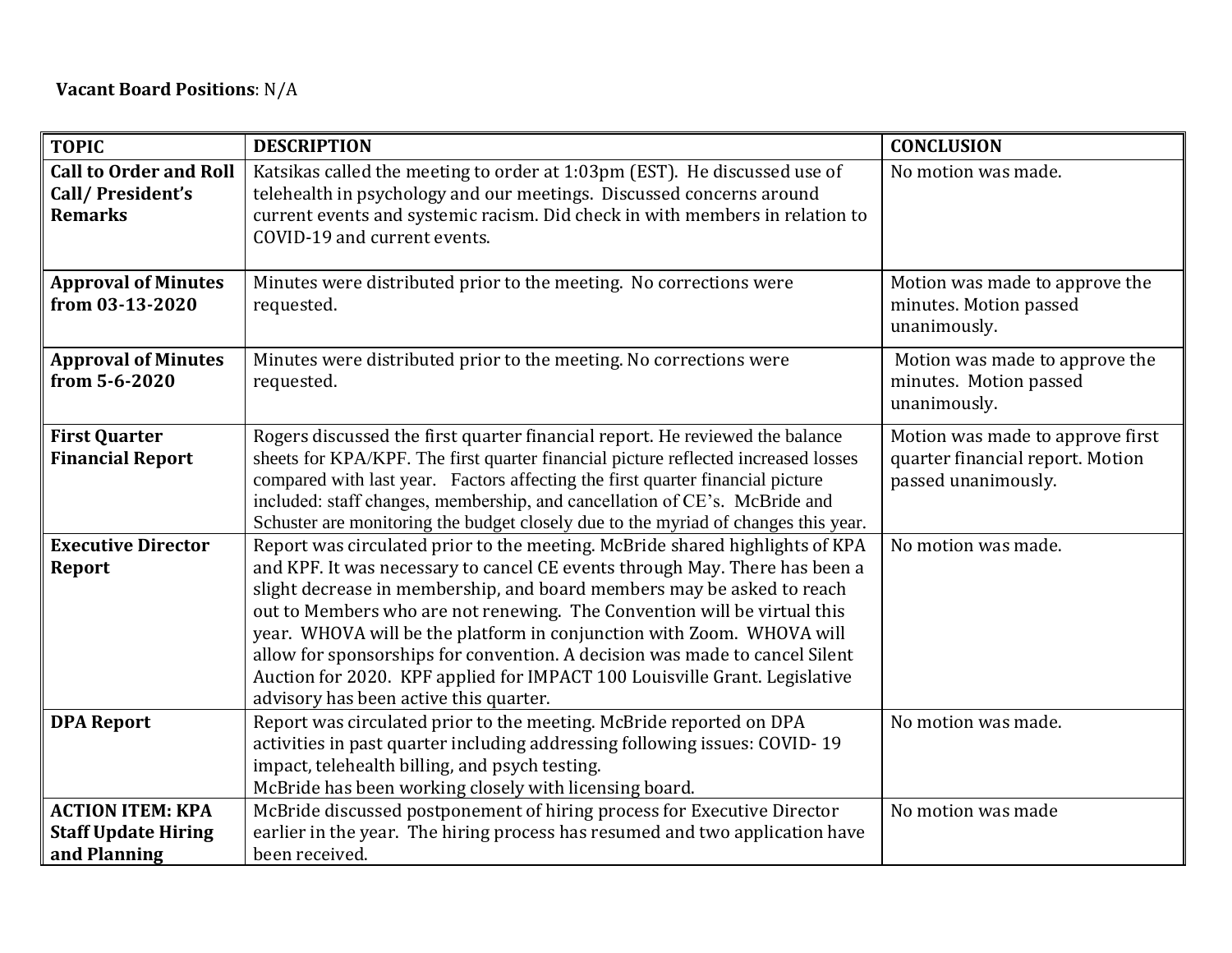| <b>ACTION ITEM: New</b>         | Katsikas discussed Hannah Heitz as appointee to KPA Board as KPAGS                | Motion was made to approve       |
|---------------------------------|-----------------------------------------------------------------------------------|----------------------------------|
| <b>KPAGS</b>                    | Representative. Hannah is a first year Doctoral Student and is part of the KPA    | appointment of KPAGS rep. Motion |
| Representative                  | Leadership Accademy.                                                              | was passed unanimously           |
| <b>ACTION ITEM:</b>             | Buehner and a committee will be doing an internal audit soon.                     | No motion was made.              |
| <b>Internal Audit Status</b>    |                                                                                   |                                  |
| Report                          |                                                                                   |                                  |
| <b>DISCUSSION ITEM:</b>         | No further discussion. Will review in September.                                  | No motion was made               |
| <b>KPA/KPF Current</b>          |                                                                                   |                                  |
| <b>Financial Position &amp;</b> |                                                                                   |                                  |
| <b>Budget Planning</b>          |                                                                                   |                                  |
| <b>Remainder of 2020</b>        |                                                                                   |                                  |
| <b>DISCUSSION ITEM:</b>         | Burress reported that KPA applied for PPP loan and we were awarded one            | No motion was made.              |
| <b>Paycheck Protection</b>      | that will cover staff costs for 2 months. It is anticipated that the loan will be |                                  |
| <b>Program Application</b>      | completely forgiven.                                                              |                                  |
| and Award                       |                                                                                   |                                  |
| <b>DISCUSSION ITEM:</b>         | Schuster discussed upcoming CE offerings using the virtual platform. The          | No motion was made.              |
| <b>CEPD Calendar and</b>        | decision has been made to move the diversity conference to 2021because the        |                                  |
| new platform                    | importance of diversity training and the plan for it to be in person.             |                                  |
|                                 | Discussion about the current schedule and about training needs.                   |                                  |
| <b>DISCUSSION ITEM:</b>         | McBride has maintained active contact with KBEP.                                  | No motion was made.              |
| <b>KBEP Update</b>              |                                                                                   |                                  |
| <b>DISCUSSION ITEM:</b>         | Russ differentiated between the process of getting op-ed pieces developed         | No motion was made.              |
| <b>KPA Stance on Racial</b>     | (through KPF) and the statements about the development of KPA's stance on         |                                  |
| Injustice                       | Racial Injustice (through the PIRC).                                              |                                  |
|                                 |                                                                                   |                                  |
| <b>DISCUSSION ITEM:</b>         | Buehner discussed Board Nominations and encouraged board members to               | No motion was made.              |
| KPA 2021 Board                  | begin to think about outstanding individuals to nominate for open positions.      |                                  |
| <b>Nominations</b>              | Open positions include: President Elect, Treasurer, Appalachian Region Rep,       |                                  |
|                                 | Bluegrass Region Rep, Early Career Psychologist Rep, KPAGS, Education &           |                                  |
|                                 | Training Rep, Health Psychology Interest Section Rep, Rural Interest Section      |                                  |
|                                 | Rep, and At Large Rep.                                                            |                                  |
| <b>DISCUSSION ITEM:</b>         | Russ encouraged board members to consider individuals to nominate for             | No motion was made.              |
| <b>KPA Awards</b>               | annual awards.                                                                    |                                  |
| <b>DISCUSSION ITEM:</b>         | Board members were also encouraged to think about nominees for the                | No motion was made.              |
| <b>Newsletter Editor</b>        | Newsletter Editor position.                                                       |                                  |
| <b>Position Nominations</b>     |                                                                                   |                                  |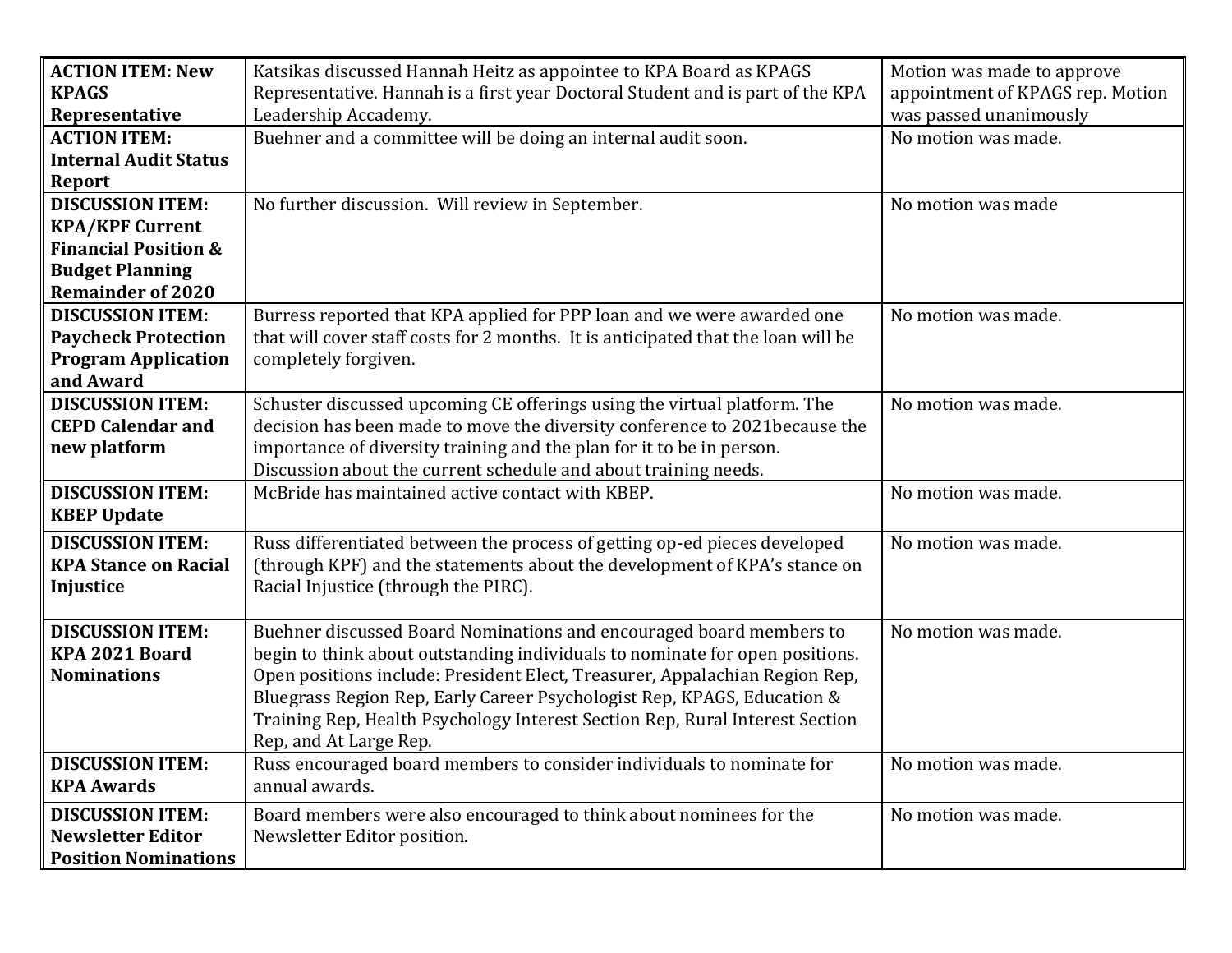| <b>DISCUSSION ITEM:</b><br><b>Legislative Summary</b><br>and Priorities                                                | Bill grid was distributed prior to meeting and is attached. Schuster's bill grid<br>outlines the status of KPA Priority and other bills. 2020 was the first time in<br>the history of the Commonwealth that a one year budget was passed. While<br>2021 will be a short session, it will need to address the budget. The end of the<br>2020 session was unusual due to COVID-19. Schuster is pleased to be back as<br>a lobbyist. Psychology day may not be live next year. Advocacy will be more<br>difficult due to constraints related to COVID-19 including limiting numbers of<br>people present, and social distancing. | No motion was made. |
|------------------------------------------------------------------------------------------------------------------------|-------------------------------------------------------------------------------------------------------------------------------------------------------------------------------------------------------------------------------------------------------------------------------------------------------------------------------------------------------------------------------------------------------------------------------------------------------------------------------------------------------------------------------------------------------------------------------------------------------------------------------|---------------------|
| <b>DISCUSSION ITEM:</b><br><b>Recommendation for</b><br><b>Eating Disorder</b><br><b>Council Psychologist</b>          | KPA needs to submit 3 names for psychologists that work with Eating<br>Disorder clients and 3 names for researchers for the Eating Disorder Council.<br>Burress reported that we received 11 nominations. These nominations will be<br>reviewed in order to make submission of names.                                                                                                                                                                                                                                                                                                                                         | No motion was made. |
| <b>DISCUSSION ITEM:</b><br>2020 Leadership<br><b>Academy</b>                                                           | Russ indicated that it is a great group of individuals who are continuing to<br>work with their mentors.                                                                                                                                                                                                                                                                                                                                                                                                                                                                                                                      | No motion was made. |
| <b>DISCUSSION ITEM:</b><br><b>Update Cultural</b><br><b>Competency CE</b><br>Requirement                               | Katsikas reported that there will be a change in the wording of the Cultural<br>Competency Requirement on the CE proposal.                                                                                                                                                                                                                                                                                                                                                                                                                                                                                                    | No motion was made. |
| <b>DISCUSSION ITEM:</b><br>Pub Ed Task Force &<br>other public initiatives<br>(state government<br>messaging from KPA) | Please see discussion item above: KPA Stance on Racial Injustice.<br>No further discussion.                                                                                                                                                                                                                                                                                                                                                                                                                                                                                                                                   | No motion was made. |
| <b>DISCUSSION ITEM:</b><br><b>PAC Update</b>                                                                           | Smith discussed the 2 primary areas of the PAC: fund raising and monitoring<br>races and candidates that are pro psychologists. Currently the PAC is<br>significantly lower in funds than in the past two election cycles. PAC bylaws<br>outline how decisions are made about which candidates the PAC will support.                                                                                                                                                                                                                                                                                                          | No motion was made  |
| <b>CE Report</b>                                                                                                       | Report was distributed in advance. No further discussion                                                                                                                                                                                                                                                                                                                                                                                                                                                                                                                                                                      | No motion was made. |
| <b>Convention Report</b>                                                                                               | Discussed in ED's report above.                                                                                                                                                                                                                                                                                                                                                                                                                                                                                                                                                                                               | No motion was made. |
| 1 <sup>st</sup> Quarter<br><b>Membership Report</b>                                                                    | Report was distributed in advance. Discussed in ED's report above.                                                                                                                                                                                                                                                                                                                                                                                                                                                                                                                                                            | No motion was made. |